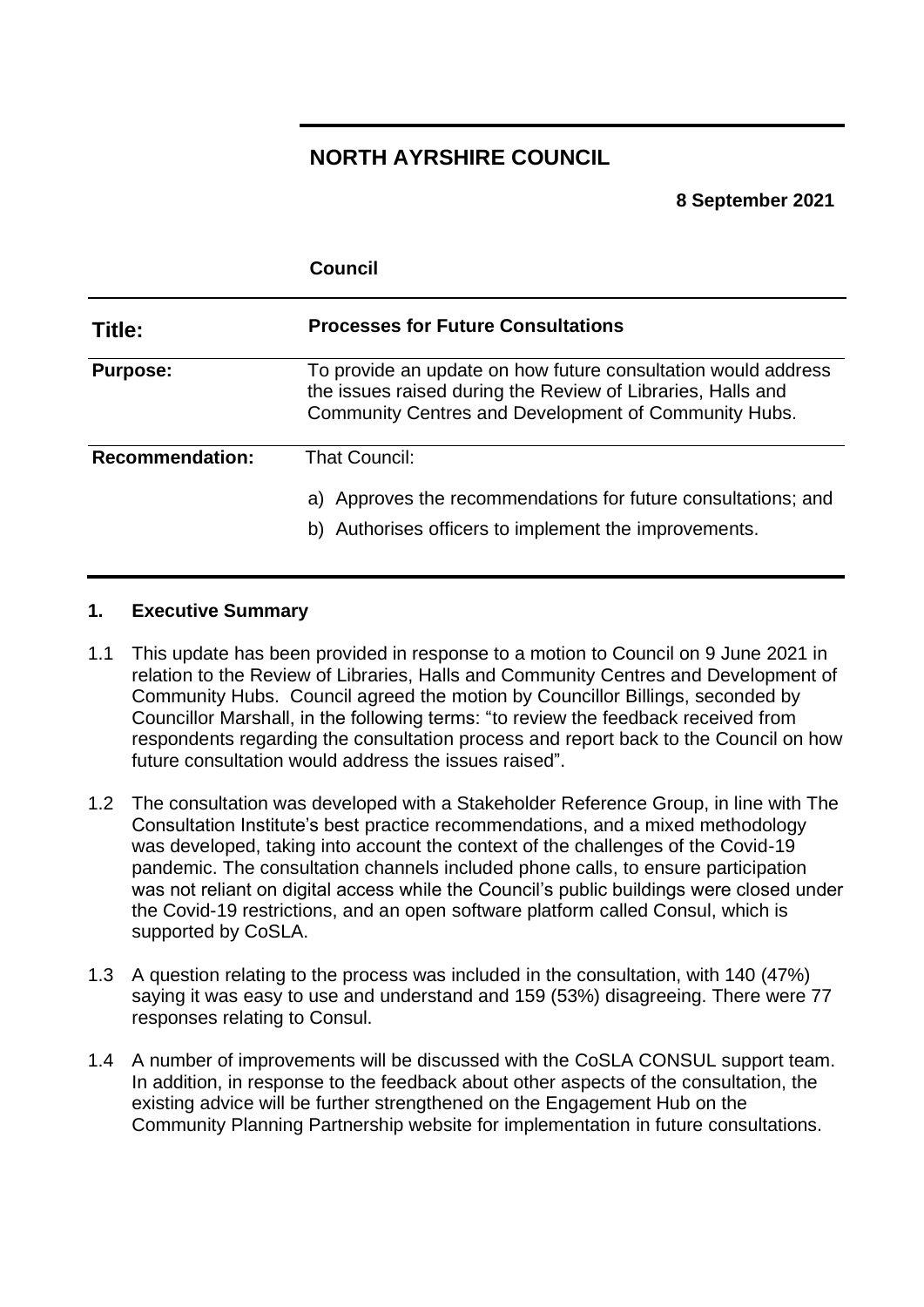### **2. Background**

- 2.1 Engagement, consultation and working with communities to deliver successful outcomes are at the core of the Council's daily work. Consultation is the way public organisations get feedback from people about the work that they are doing. Consultation is carried out in many ways- for example it can be done online, by telephone or face to face. They can be carried out on any topic or subject. They can be national and be about, for example, influencing major policies, or they can be carried out locally to help take difficult decisions or find out what people think about local issues. Good consultations make sure that local people and communities are involved in the decisions that affect their lives from day to day.
- 2.2 In North Ayrshire, the approach that has been developed is the "co-define, co-design and co-deliver" model. This has been established in partnership with the Consultation Institute and in line with the National Standards for Community Engagement.
- 2.3 Over the years, the Council worked with The Consultation Institute to develop its approach to public consultation and engagement and that has enabled co-design and co-delivery with communities, including Locality Partnerships. An extensive programme of accredited consultation training and events was developed by the Council for the Community Planning Partnership. This was delivered by The Consultation Institute to over 150 staff from across the CPP including the North Ayrshire Council, Health and Social Care Partnership, Police Scotland, Scottish Fire and Rescue Service, and the Third Sector Interface. The 6-day training courses developed understanding across the CPP and provided the skills needed for equitable and robust consultation and engagement. North Ayrshire Council's approach to the co-design and co-delivery was awarded The Consultation Institute's 2016 Award for Consultation, secured 2 CoSLA Bronze Awards in 2017 and 2018, and was a finalist in the 2017 APSE awards. The Council's 2020 Best Value Audit Report notes: *The council is committed to community empowerment and its work to mainstream community input into day-to-day decision making is recognised nationally. Despite challenges, the council has worked to engage with hard-to-reach groups.*
- 2.4 The Council's existing Community Consultation Process has been designed meet the Institute's Charter Principles:
	- Integrity There must be an honest intent to consult;
	- Visibility Communication with all must create a high level of awareness on how to participate;
	- Accessibility It must be easy for those who wish to be involved, to become involved
	- Confidentiality and Transparency The Freedom of Information Act makes it almost impossible to keep things confidential between public bodies, but all parties need to be aware of the public interest test and of the principles of openness and transparency;
	- Disclosure Both the consultors and consultees need to be totally open with each other and not conceal or withhold information which might prevent dialogue;
	- Fair interpretation There is a strict burden upon consultors to analyse and interpret consultation data objectively and present it in the same way; and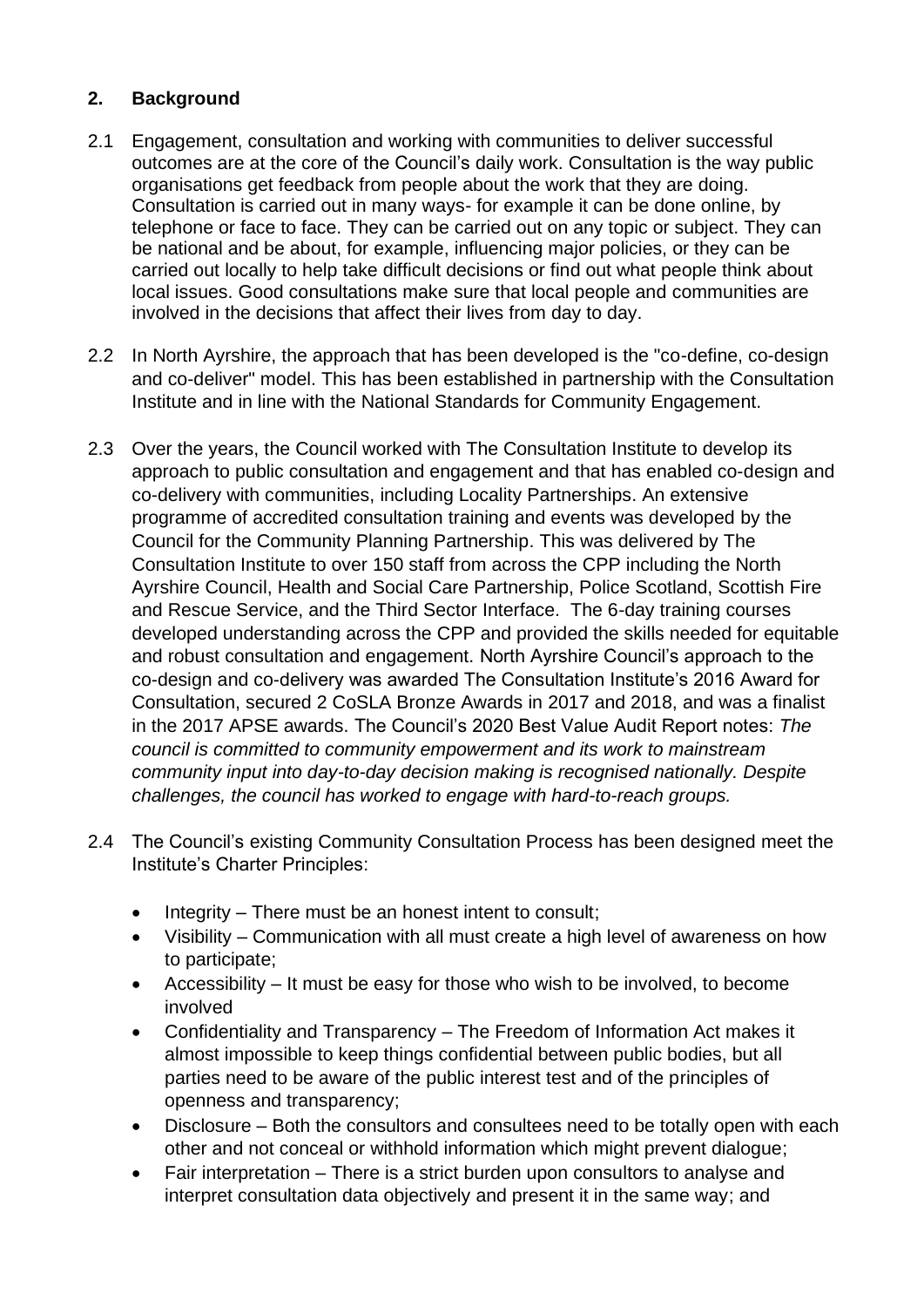- Publication It is critical that everyone who took part in the consultation gets to see what happened as a result. Ideally the consultees will recognise that their input is reflected in any publication and resultant outcome.
- 2.5 A range of partners and learners came together to provide a suite of resources to support the quality of the engagement and the Community Engagement Toolkit/Hub was created. The North Ayrshire Community Engagement Toolkit/hub aims to support and promote effective community engagement practice carried out across North Ayrshire by the Community Planning Partnership (CPP), the Health and Social Care Partnership (HSCP), and their respective Locality Partnerships and Locality Forums. The Community Engagement Network (CEN) is hosted by North Ayrshire Community Planning Partnership. It is the community engagement reference group for this toolkit/hub, support and development forum for the Engagement Champions and a networking opportunity for all partners involved in community engagement.
- 2.6 The purpose of the consultation, which took place between 5 March 2021 and 5 May 2021, was to gather the opinions of the local communities on the proposals around community hubs and the future roles of libraries, halls and community centres. The consultation was based on two previous engagements. In line with The Consultation Institute's best practice recommendations, a Stakeholder Reference Group was identified to represent key interests, and the methodology was agreed.
- 2.4 The mixed methodology was developed with the Stakeholder Reference Group and offered both online and telephone access to log views, as well as mailing alerts with Council Tax bills and adding information and links to electronic bills. The consultation process was conducted on the CONSUL platform, supported by CoSLA. In addition, there have been two press releases covered by local newspapers across North Ayrshire. A video was developed for use across social media. The Council also circulated information on social media. Alerts were sent to local contacts, users or members of the North Ayrshire Federation of Community Organisation NAFCO), Community Facilities Service and Library Service. Elected Members were briefed in December 2020 and January 2021. Locality-based stakeholder discussion meetings were held by the Connected Communities Team, who also received email and petition submissions and provided the telephone call-back service, which enabled those without digital access to make their views known.
- 2.5 CONSUL is designed to be a tool used by government bodies to engage with citizens, it allows for citizens to propose ideas that can be reviewed and voted on by others. CONSUL is used in 35 countries, by 135 institutions and has approximately 90 million users. One of the key differences is that in many of the countries, citizens have a national identity number, which addresses the feedback about registration. North Ayrshire Council is one of the pilots in the use of the CONSUL platform for participatory democracy. The consultation questions were reviewed and amended by locality teams and the platform was tested, prior to the launch.
- 2.6 A question relating to the process was included in the consultation, with 140 (47%) saying it was easy to use and understand and 159 (53%) disagreeing. There were 77 responses relating to CONSUL. The key issues for the public were access and functionality. These were discussed during the consultation with the development team at CoSLA, who provide the national IT support for the platform. The public feedback included: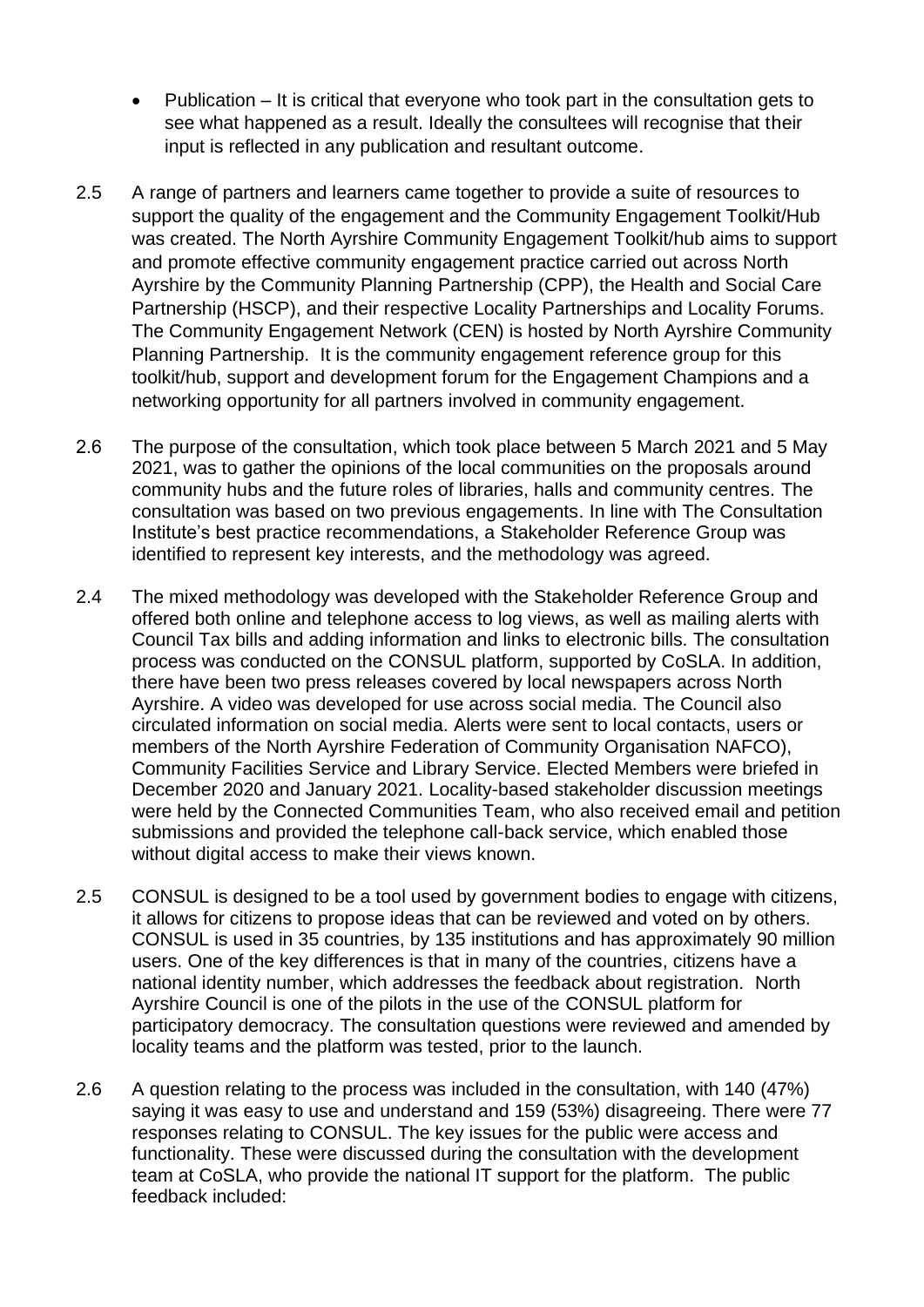- Creating an account was seen as cumbersome;
- Some functionality issues were highlighted e.g. uncertainty if comments have been published, text size being too small, no spellcheck, inability to edit comments made in an earlier question and not having the ability to save comments separately;
- There are no guidelines for citizens on what happens to their comments and how to set up their username;
- Some people who wanted to comment on several locations struggled to navigate CONSUL and get back to the location list; and
- CONSUL is open and people can see all questions, which leads to a tendency for people to put answers in the wrong questions and/or repeat same comment in other questions.
- 2.7 As a result of a review of the feedback, the following advice will be sent to the development team at CoSLA:
	- Review methods to view all new messages and interactions so that it is easier for participants to see these;
	- Consider developing the ability to create an account/log in using Google/Facebook log in or via their Council online account;
	- Advise of the need for clear signage on what to do with answer submission, more help text, "how to" guide for users, for example, clearly letting users know that their username will be made public if they submit comments;
	- Explore the ability to increase text size for visually impaired and take into account those who may not know how to do this on their device;
	- Consider developing integrated spell check functionality;
	- Investigate a function for anonymous users to submit comments, either mediated or sent directly to the service running the consultation;
	- Review the navigation to improve accessibility around the consultation, such as a sidebar with links to other pages relating to the current consultation; and
	- Consider introducing the ability to make some questions mandatory or hide questions until a pre-requisite is completed, as this helps the respondent to navigate subsets of questions which 'branch out'.
- 2.8 The Council has now been using CONSUL for a few years and supports CoSLA to review its usability and effectiveness. CoSLA is currently progressing work to link with My Account and use of artificial intelligence code to make access simpler. This is currently being piloted with Moray Council, with a view to being rolled out more widely. There is also a new post being filled within Cosla to support the development. Connected Communities will create a focus group to provide feedback on the pilot and to help further shape the development of its use in participatory democracy.
- 2.9 The feedback about other aspects of the consultation process related to:
	- design and layout;
	- supporting information; and
	- timing, public awareness and participation via non-digital means (see 2.4).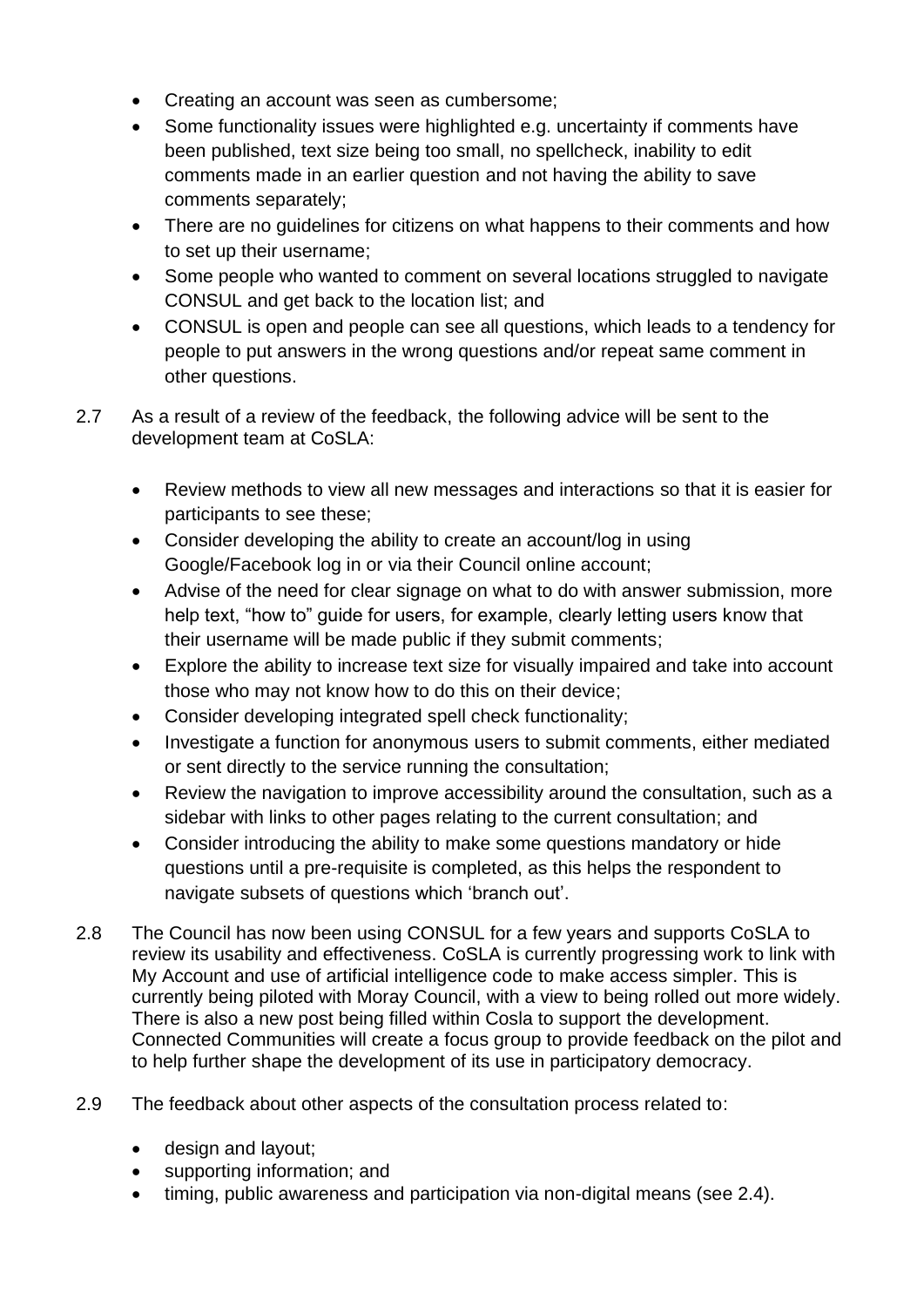- 2.10 As a result of the review of the feedback about other aspects of the consultation, the future consultation processes will be further strengthened by:
	- Providing more information for potential participants on how to participate with clear and simple instructions on the consultation landing page on website.
	- Including the data protection disclaimer on the landing page.
	- Using graphs and infographics, as this makes information stand out more and is simpler and clearer for participants.
	- Streamline the survey questions with more emphasis on quantitative data rather than qualitative to reduce the levels of duplication.

These changes will be implemented in future consultation stakeholder reference groups, training and updated on the Engagement Hub on the Community Planning Partnership website.

2.11 The Transformation Team, who analysed the public feedback, provided a report which was attached as Appendix 1 in the Council Paper of 9 June 2021. The Team also provided their own feedback on the consultation process related to design and functionality of CONSUL regarding data extraction, which will be discussed with the team at CoSLA.

### **3. Proposals**

- 3.1 That Council:
	- a) Approves the recommendations for future consultations; and
	- b) Authorises officers to implement the improvements.

### **4. Implications/Socio-economic Duty**

### **Financial**

4.1 None

### **Human Resources**

4.2 Connected Communities provide advice from the existing Connected Communities team for public engagement and consultation and will take the recommendations forward as outlined in 2.6 and 2.7.

## **Legal**

4.3 None.

## **Equality/Socio-economic**

4.4 Consultation is a fundamental element of open, transparent and democratic government. Fairness and equality are at the heart of community empowerment,